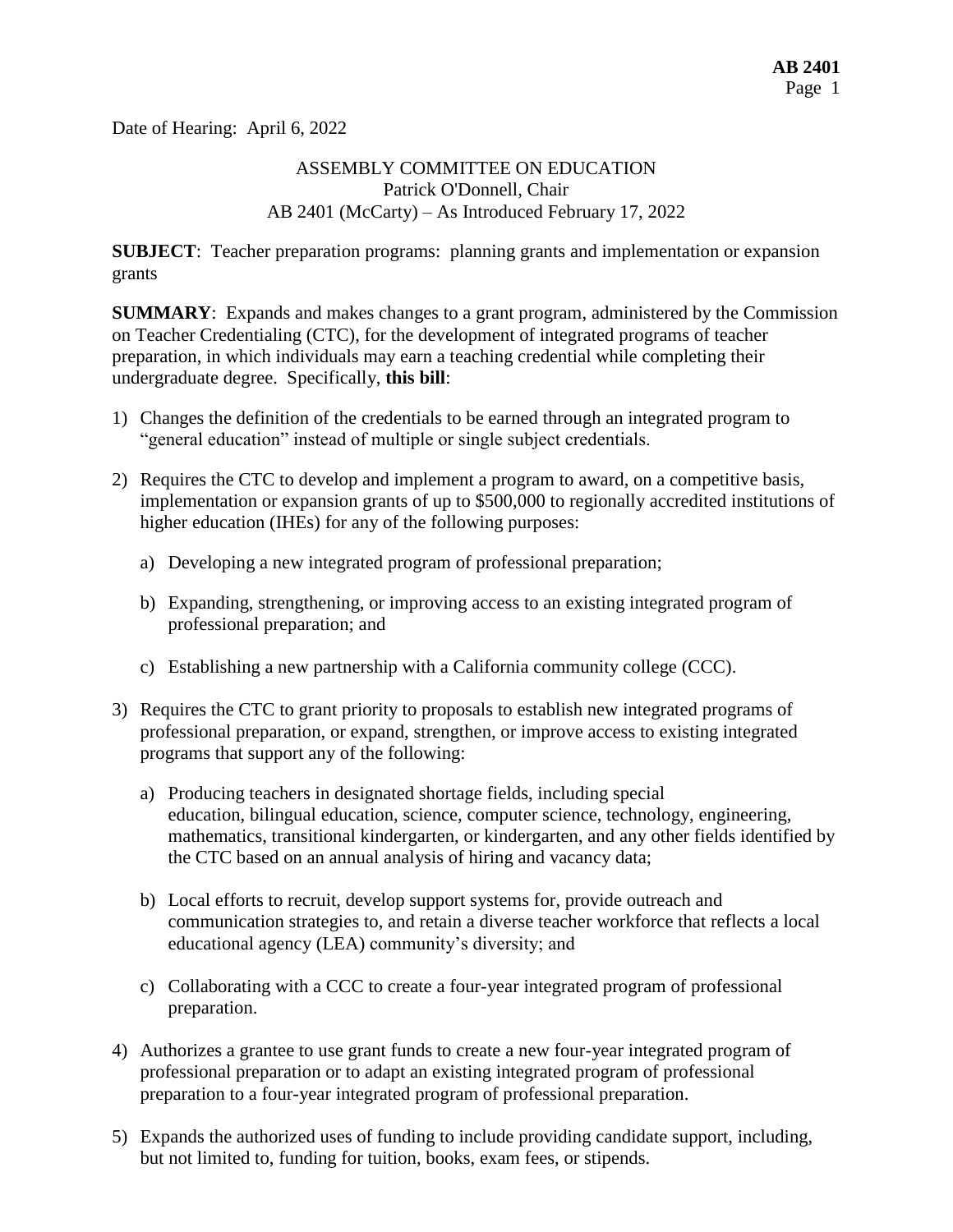- 6) States the intent of the Legislature to appropriate funds for this program and that 40% of the appropriation would be designated for planning grants and 60% of the appropriation would be designated for implementation or expansion grants.
- 7) Expands requirements for an integrated program of professional preparation to provide opportunities for candidates to complete intensive field experiences early in the undergraduate sequence, including student teaching, to experiences in prekindergarten settings.

# **EXISTING LAW**:

- 1) Establishes minimum requirements for teacher preparation programs leading to multiple and single subject teaching credentials, including a baccalaureate degree, passage of a basic skills test, completion of a teacher preparation program, study of methods of English language development and reading, completion of a subject matter program, demonstration of knowledge of the U.S. Constitution, and basic use of computers in education.
- 2) Authorizes integrated (also known as blended) programs of teacher preparation, in which credential candidates may earn a teaching credential while completing their undergraduate degree. Requires the CTC to encourage postsecondary institutions to offer integrated programs.
- 3) Requires the Chancellor of the California State University (CSU), in consultation with CSU faculty members, to develop a framework defining appropriate balance for an integrated program of general education, subject matter preparation, and professional education courses.
- 4) Requires the Chancellor of the CSU and the Chancellor of the CCC to ensure that coursework completed by a community college student transferring to an integrated program is articulated with the corresponding coursework of the CSU.
- 5) Limits the duration of teacher preparation programs to two years.
- 6) Requires the CTC to develop and implement a program to award grants of up to \$250,000 each to regionally accredited IHEs for the development of transition plans to guide the creation of four-year integrated programs of professional preparation, including student teaching.
- 7) Permits an IHE awarded a grant to use the transition plan to create a new four-year integrated program of professional preparation or to adapt an existing integrated program of professional preparation to a four-year integrated program of professional preparation.
- 8) Permits an IHE to use grant funds for any proper purpose in support of planning for a fouryear integrated program of professional preparation, including:
	- a) To provide faculty release time to redesign existing courses;
	- b) To provide program coordinators to assist in collaboration with subject-matter professors and pedagogy professors;
	- c) To create summer courses for students in a four-year integrated program of professional preparation; and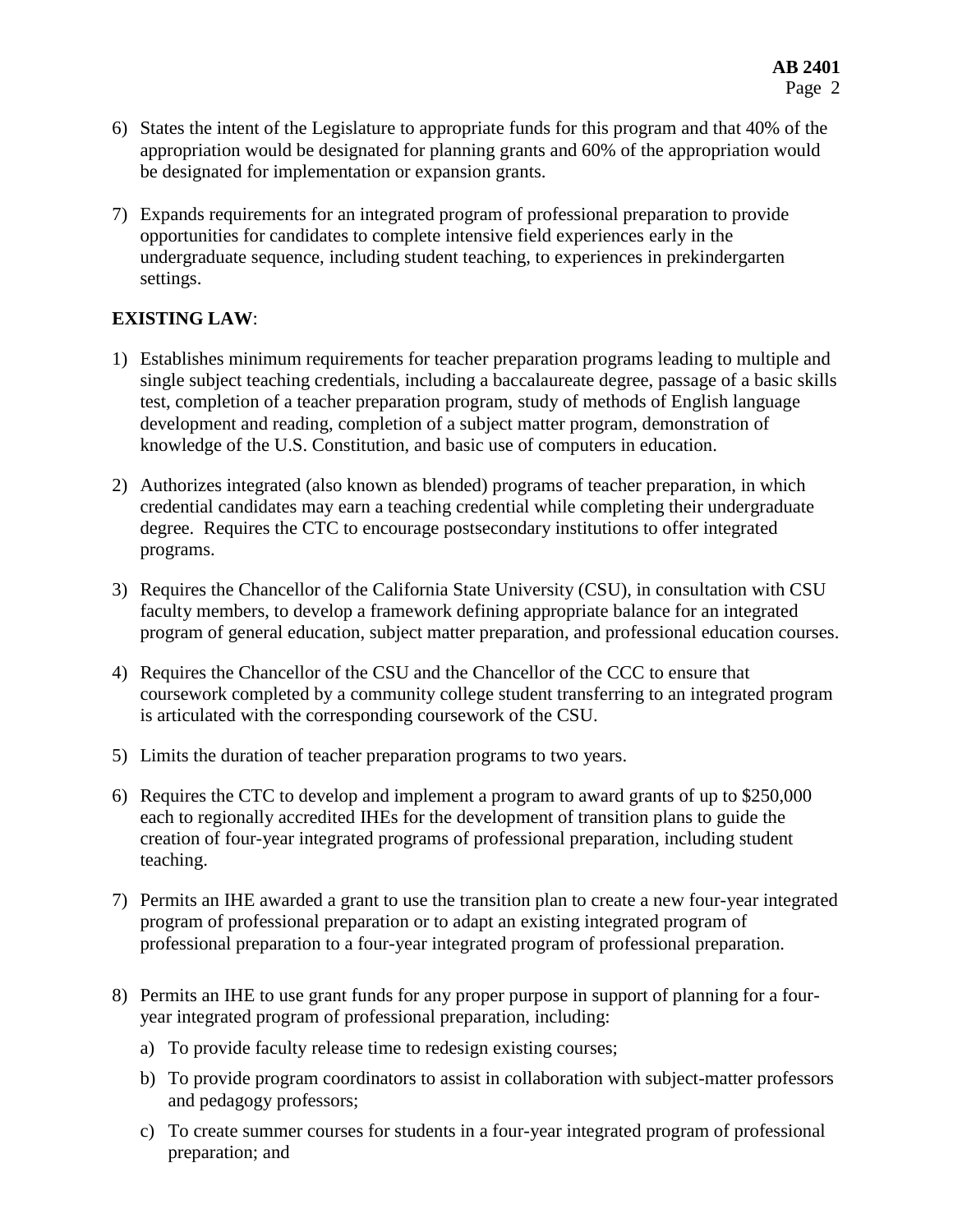- d) To recruit individuals for participation as students in four-year integrated programs of professional preparation.
- 9) In awarding grants pursuant to the program, requires the CTC to grant priority to proposals for the establishment of four-year integrated programs of professional preparation designed to do both of the following:
	- a) Produce teachers with either an education specialist instruction credential authorizing the holder to teach special education or a single subject teaching credential in the areas of mathematics or science, or teaching in the area of bilingual education.
	- b) Partner with a CCC to create a four-year integrated program of professional preparation.
- 10) Requires an IHE to provide to the CTC program and outcome data for at least three years after receiving the grant, including but not limited to program design and features, the number of graduates, the number and type of credentials earned, the time taken to earn a degree and credential.
- 11) Permits the CTC to use up to \$100,000 to administer the grants, pursuant to Department of Finance approval.

### **FISCAL EFFECT**: Unknown

### **COMMENTS**:

*Need for the bill.* According to the author, "California is facing a significant teacher shortage that stands to hamper the educational future of our students. The process to become a credentialed teacher is simply too long and burdensome to obtain. Districts up and down the state are clamoring for qualified and well-trained teachers that will support student learning and wellbeing, particularly in the wake of COVID-19. As California prepares for the largest expansion of public education in recent years through the implementation of universal transitional kindergarten, AB 2401 provides colleges and universities with additional tools to address our overwhelming teacher shortage by establishing and implementing additional integrated teacher preparation programs – particularly in existing shortage fields and in the emerging early childhood education field."

*What are integrated/blended teacher preparation programs?* For nearly 30 years, the Ryan Act of 1970 prohibited the completion of teacher preparation during the undergraduate experience, requiring instead a "fifth year" of preparation as the primary route to certification. The intent of this separation was to ensure that teachers had robust subject matter preparation. According to the CTC, some unintended consequences of this policy were:

• The "siloing" of subject matter and pedagogy, reflected in students who learn subject matter in isolation from considerations about how it is taught, and in the absence of any "logical connection or incentive for collaboration between the two different faculties."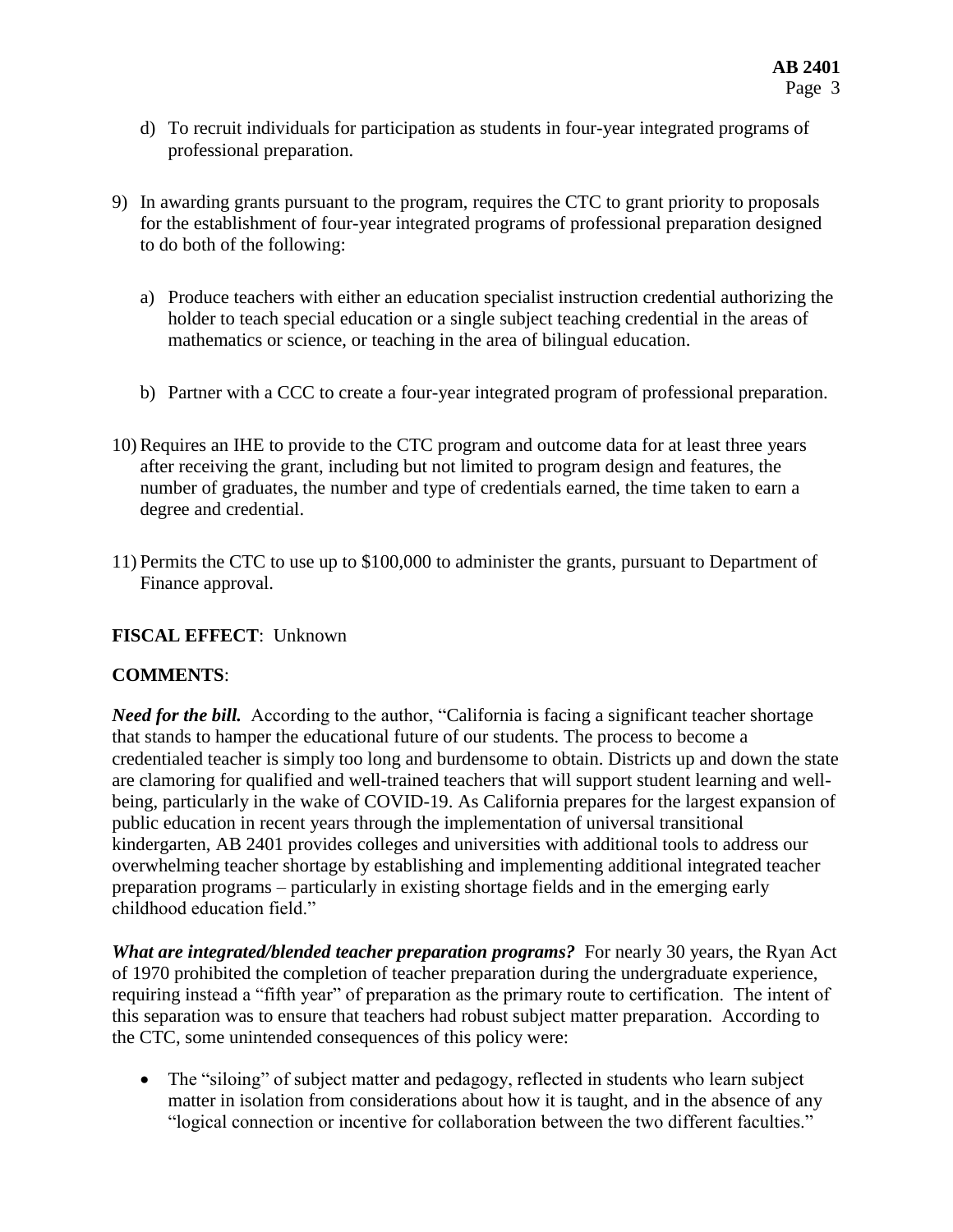- Increased pressure on teacher preparation programs to address subject-specific pedagogical knowledge at the expense of critical aspects of preparation such as student teaching.
- The absence of opportunities for credential candidates to develop cross-disciplinary understanding, a cornerstone of contemporary content standards, such as the Common Core State Standards (as well as, staff notes, the Next Generation Science Standards and integrated English Language Arts/English Language Development state standards).

In 1998, SB 2042 (Alpert), Chapter 548, Statutes of 1998, authorized "integrated" programs of teacher preparation, which would allow students working toward their baccalaureate degree to also earn a teaching credential. These programs also became known as blended programs. In addition to offering an efficient route to certification at a time when state incentives to reduce class size in primary grades had created an acute teacher shortage, the authorization of integrated programs was intended to address some of the concerns noted above. At the time this policy was implemented, state funding of \$350,000 in the 1998-99 state budget, and some federal funding, was available to foster integrated programs.

*Barriers to establishing integrated programs.* In the years since SB 2042 was enacted a number of barriers to the development of integrated programs have been identified. According to the CTC, they include:

- Dual program approval process. The CTC requirement that institutions have a Commission-approved subject matter program in each content area along with a Commission approved teacher preparation program used to pose a barrier to establishing programs. According to the CTC, this issue has been resolved.
- Collaboration*.* Integrated programs require collaboration between Arts and Sciences faculty and Education faculty, and the CTC notes that this poses challenges and does not happen overnight. A 2004 CTC report noted concerns about program quality, in particular programs which appeared to simply "stack" subject matter and pedagogy on top of each other.
- Fitting in the required coursework*.* A frequently cited barrier to the expansion of integrated programs is the difficulty students have fitting both sets of requirements into their course schedules.
- Concerns about "crowding out" coursework and tight scheduling*.* The CTC notes that some Arts and Sciences faculty expressed concerns about teacher preparation courses leaving insufficient room for subject matter coursework.
- Issues outside of programs*.* The CTC notes that credential candidates perceived a disadvantage to integrated programs because "5<sup>th</sup> year" graduates start on the salary schedule with more postsecondary credits and are therefore in a higher paid column. Staff notes, however, that compared to integrated program graduates traditional program candidates 1) forgo a year's salary during their preparation, 2) must pay additional tuition for this year of preparation, 3) may need to incur debt for living expenses during their fifth year, and 4) forgo the opportunity to earn a year of service credit in CalSTRS.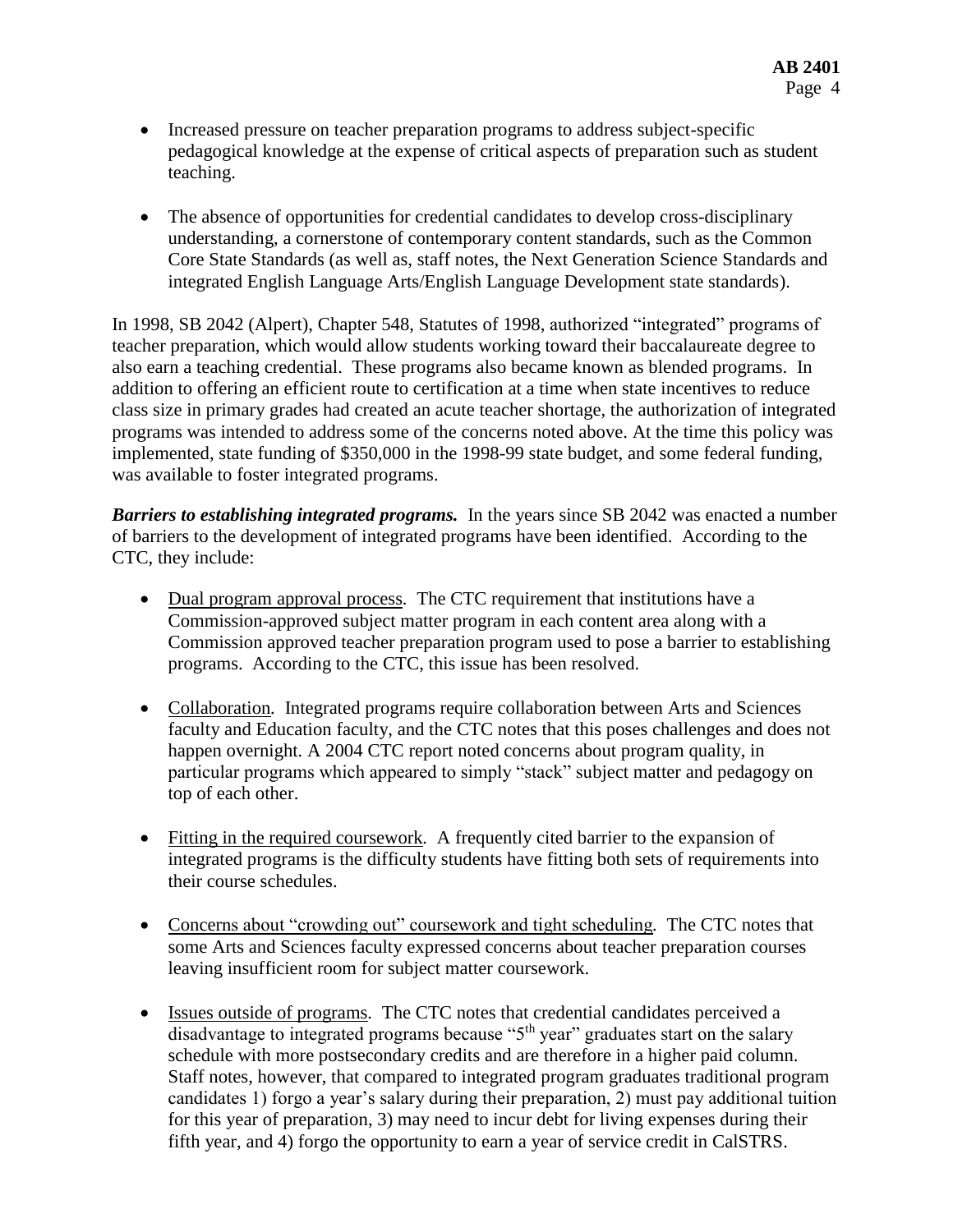Bachelor's +30 units requirement (repealed).A repealed requirement that teachers have 30 units after their bachelor's degree to obtain a clear credential was a barrier for some teachers.

*Teacher shortage worsened by COVID-19 pandemic.* In the years following the Great Recession, California experienced a dramatic teacher shortage. According to the Learning Policy Institute (LPI), the number of substandard credentials and permits issued in California nearly tripled from 2012–13 to 2019–20, numbering more than 13,000 annually. Enrollment in teacher preparation programs had begun to increase modestly in the years immediately preceding the COVID-19 pandemic. The pandemic, however, has exacerbated the shortage, due to several factors:



- Accelerated retirements. The California State Teachers Retirement System (CalSTRS) reported in February, 2021 that in the second half of 2020, the number of retirements had increased 26% over the same period in 2019. 62% of teachers surveyed by CalSTRS reported retiring earlier than planned, and the top three reasons for retiring were challenges of teaching during the COVID-19 pandemic, not wanting to continue to work remotely, and not wanting to risk exposure to COVID-19. At that time CalSTRS projected that this year would be the second highest recorded for retirements. A 2021 RAND Corporation report similarly found that stress related to the COVID-19 pandemic was a primary cause of earlier-than-planned retirement.
- The Great Resignation. In a 2022 report of survey data from large and small school districts serving a total of 20% of California students, the LPI found that the pandemic had caused an increase in teacher resignations. In one large district, resignations increased by about two-thirds, and leaves of absence increased by about 50%. This is consistent with a nationally representative survey of 3,600 teachers published by the National Education Association (NEA) in 2022, which found that, among school employees (including classified employees), 55% of educators were considering leaving the profession earlier than they had planned, an increase from 37% from 2021, with higher rates for African American and Latino employees. 86% of respondents said that they have seen more educators leaving the profession or retiring early since the start of the pandemic in 2020. Among the most commonly cited reasons for leaving the profession or retiring early were burnout and general stress from the pandemic.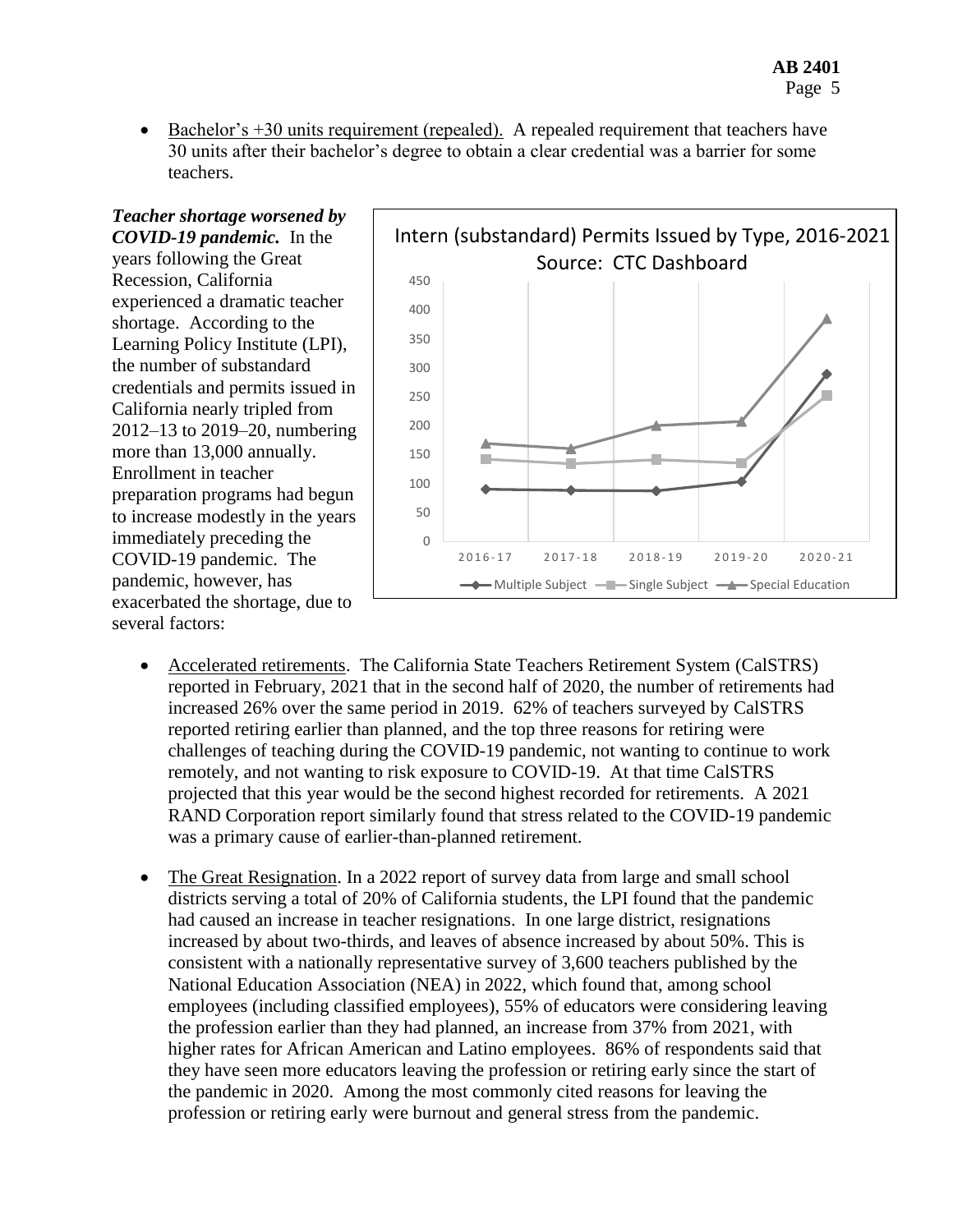- Difficulty preparing teachers during the pandemic. The pandemic caused disruptions in many areas of teacher preparation and certification, including test center closures which disrupted candidates' ability to meet licensing examination requirements, challenges completing student teaching assignments when schools switched to distance learning, and the switch to virtual instruction at IHEs. Many of these issues were addressed by changes in statute, executive orders, actions of the CTC, and by IHEs, and it is unclear how big of an impact they had on the number of candidates who successfully completed their programs.
- New positions from federal and state funding. According to the LPI, a further contributing factor was the creation of additional positions enabled by federal recovery funds. These funds were appropriated to address needs associated with the pandemic, but they had to be used at least in part to support learning recovery, which in turn increased staffing needs. LPI cited as an example the Los Angeles Unified School District, which used these funds to offer 4x4 block schedules for the 2021–22 school year, a model which requires about 25% more teachers than the traditional 6-period schedule. Other districts used funds to create intervention positions which then needed to be filled by qualified staff. The expansion of transitional kindergarten in upcoming years will also increase the demand for credentialed teachers.
- Enrollment in teacher preparation. According to the American Association of Colleges of Teacher Education, in both fall 2020 and 2021, the majority of educator preparation programs reported the pandemic had either no impact or a minimal impact on enrollment (defined as a decline of less than 10%). However, for a sizable minority of institutions, COVID-19 had a significant effect on undergraduate enrollment in educator preparation programs. In both fall 2020 and fall 2021, 20% of institutions reported that the pandemic resulted in a decline in new undergraduate enrollment of 11% or more. The impact on graduate student enrollment is somewhat less dramatic, with 13% of respondents

reporting significant declines in the number of new graduate students due to the pandemic.

• Staff shortages fueling more staff shortages? While it is unclear how widespread and temporary this factor may be, there is suggestion that in some areas with severe shortages, staff shortages are becoming a cause of staff shortages in and of themselves. As noted in the NEA survey of reasons for teacher



resignations, 80% of respondents reported "unfilled job openings leading to more work for remaining staff" as a serious problem. The shortage of substitute teachers presents a particular workload challenge to current teachers.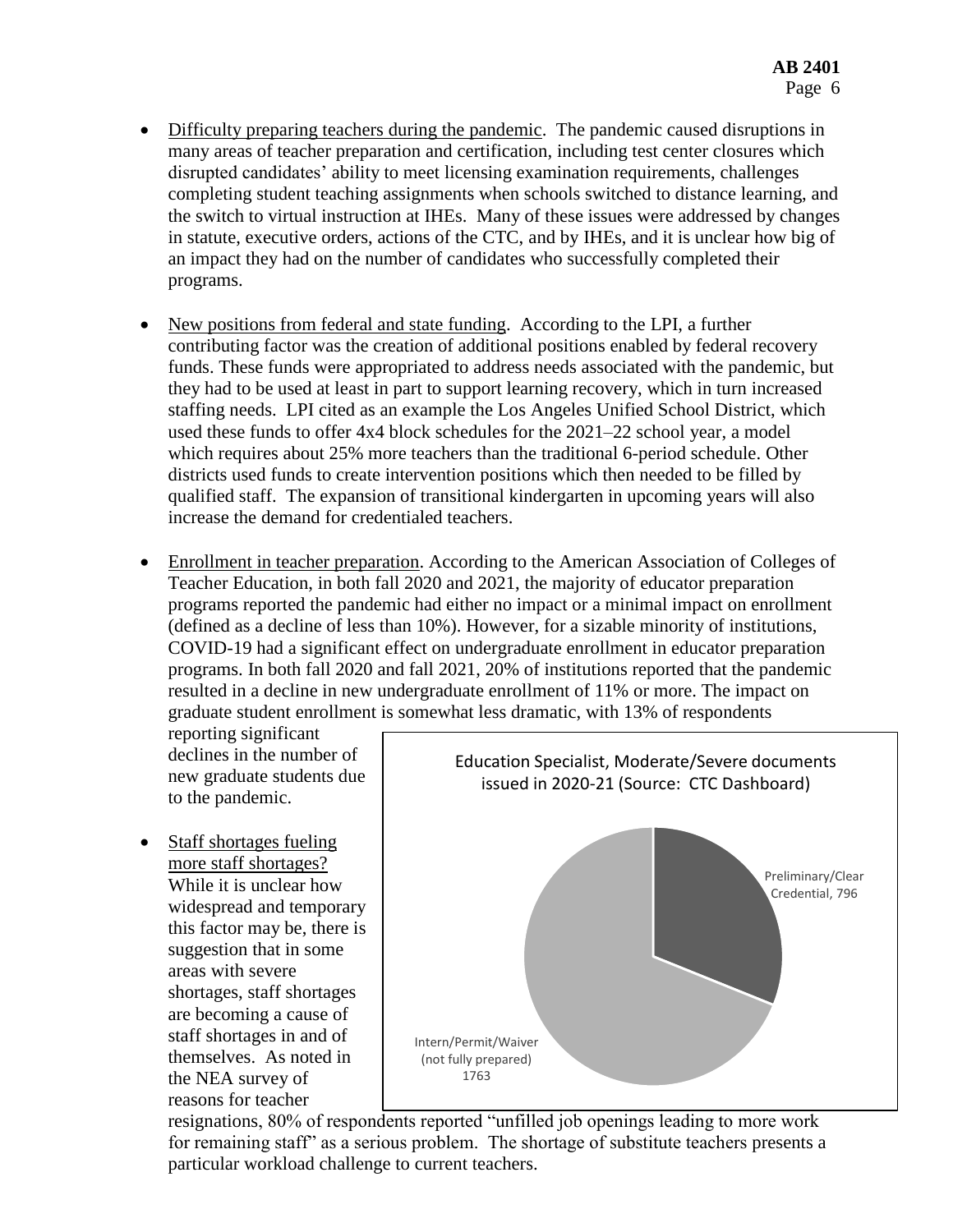*Special education and STEM fields experiencing dramatic shortages.* The LPI reports that the greatest demand remains in the chronically hard-to-staff areas of mathematics, science, and special education.

According to the CTC, half of all documents issued during the last few years have been substandard permits, and for special education that figure is two-thirds. As illustrated by the chart on the preceding page, education specialist moderate/severe documents issued in 2020-21 were 70% substandard.

As shown in the table on page 5, intern permits, which are issued to individuals who have not met the requirements to become credentialed, have risen dramatically for special education teachers (education specialist credentials holders).

*Prior integrated programs grant increased number of programs but was insufficiently targeted to shortage areas, lacked key data and reporting.* When the Committee last heard legislation on the topic of integrated teacher preparation programs (AB 1756 of the 2015-16 Session) staff noted that a 2004 CTC report on integrated programs found that 98% of enrollment in integrated programs was in multiple subject (elementary) preparation programs, with only 1% of enrollment seeking single subject credentials (such as math and science), and less than 1% seeking special education credentials.



The Committee also noted that while the current teacher shortage is widespread, certain types of qualifications have historically been in short supply. Those included special education, math and science. In fact, the Legislative Analyst's Office (LAO) noted that "research over many years has found substantial evidence of specific market shortages. The CDE has identified shortages of special education, science, and math nearly every year since 1990-91," and that special education is commonly viewed as the most acute shortage area.

Recognizing that state investments should be focused on areas of particular shortage, AB 1756 was amended to require the CTC to grant priority, in making grants through the program, to proposals for the establishment of programs designed to produce credentialed teachers in "special education and single subject areas with chronic shortages." The bill was later amended to include bilingual authorizations. The language was then included in the trailer bill to the 2016-17 budget (SB 828, Committee on Budget, Chapter 29, Statutes of 2016).

The 2016-17 budget provided \$10 million for competitive Integrated Undergraduate Teacher Preparation Program (IUTPP) grants. The CTC was required to give priority to proposals in the areas of special education, math, science, and/or bilingual education; and those that partner with a CCC. These programs are sometimes known as "2+2" integrated programs.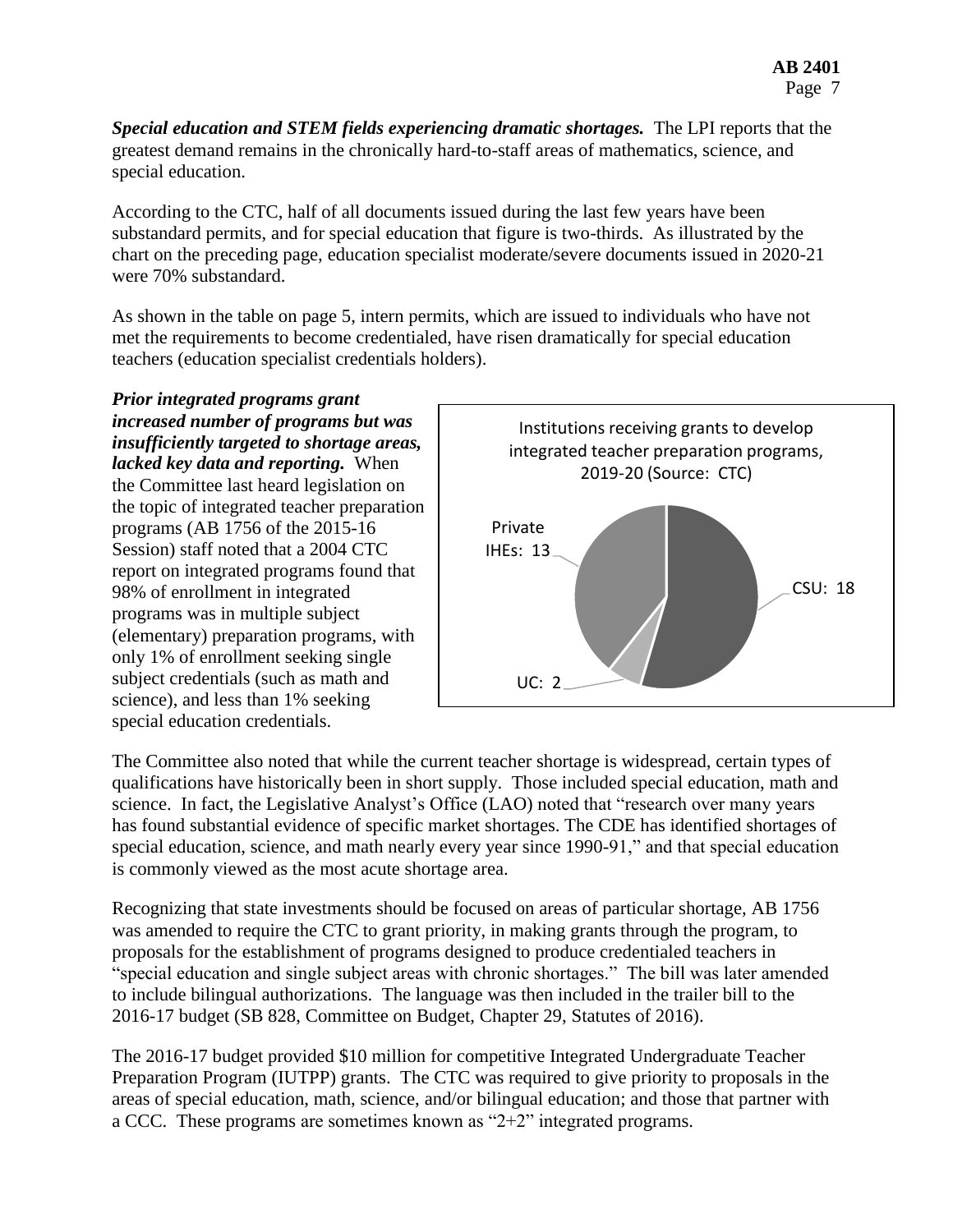The CTC reports the following information about the IUTPP program authorized in the 2016-17 budget:

- The CTC awarded 41 institutions with grants of up to \$250,000, with an average grant amount of \$237,652.
- 87 teacher preparation programs were planned in 33 postsecondary institutions, 18 at CSU, two at UCs, and 13 at private colleges or universities.
- Overall, the 33 institutions proposed to collaborate with 54 CCCs. However the CTC did not collect information on how many partnerships were created as a result of this program.
- Statewide, there has been an increase in the number of programs and candidates enrolled in integrated programs. In the 2018-2019 academic year, grant recipients reported offering 41 programs with 392



candidates enrolled at the beginning of the school year and 371 remaining enrolled by the end of the school year. In 2019-20, grant recipients reported offering 57 programs with 701 candidates completing the year.

- When the number of candidates supported during academic years 2018-19 and 2019-20 are combined, the IUTPP grant has created program capacity for 1,072 candidates.
- In the 2019-20 academic year, 701 candidates worked toward earning their credential through an integrated teacher preparation program. Just under half (358) of the candidates enrolled in integrated programs were working on earning their Multiple Subject credential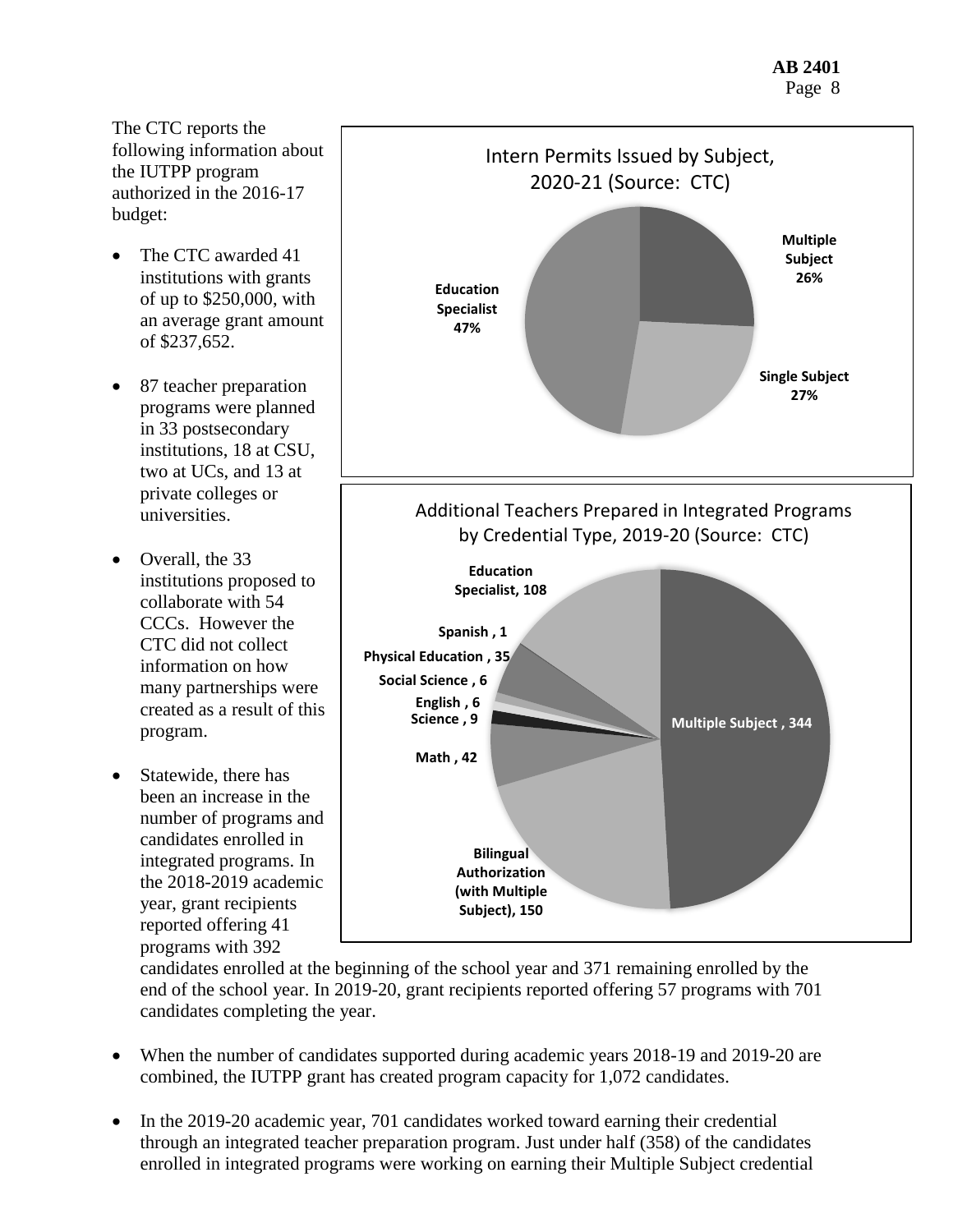with the next highest enrollments representing the 167 participants working toward their Multiple Subject credential with Bilingual Authorization and 63 working toward an Education Specialist Mild/Moderate credential.

- Candidates enrolled in integrated programs were diverse, with over two-thirds identifying as non-White, including with 46% identifying as Hispanic/Latinx of any race.
- The CTC reported several challenges in establishing integrated programs. Among them were internal curriculum review processes at institutions, changing coursework requirements in special education, candidates preferring the traditional 5 year program design, and administrative problems related to the COVID-19 pandemic.
- The CTC reports that as of 2020-21, 19% of all accredited programs are now integrated preparation programs, with 37 institutions offering 83 programs.

As shown above, many of the programs created through this program were in areas of nonchronic and acute shortage. Nearly half of candidates benefiting from this initiative are earning multiple subject (elementary) credentials, and some are earning credentials in areas which traditionally have had little to no shortage (physical education, English, and social science). Of the 701 candidates, only 51 are becoming credentialed in math or science, and only 12 earned education specialist credentials authorizing them to serve students with moderate/severe disabilities, an area of extreme shortage.

| Types of Integrated Programs by Grant Recipients 2019-20 Program Type with Candidates |                |                |
|---------------------------------------------------------------------------------------|----------------|----------------|
| Enrolled in 2019-2020 and those planned for 2020-21, combined (Source, CTC)           |                |                |
| Credential                                                                            | Number of      | Candidates     |
|                                                                                       | programs       | enrolled       |
| Multiple Subject                                                                      | 12             | 344            |
| Multiple Subject with Bilingual Authorization                                         | 8              | 150            |
| Single Subject: Math                                                                  | 9              | 42             |
| Single Subject: Science                                                               | 4              | 9              |
| Single Subject: English                                                               | 3              | 6              |
| Single Subject: Social Science                                                        | $\overline{2}$ | 6              |
| Single Subject: Physical Education                                                    | 4              | 35             |
| Single Subject: Spanish                                                               |                |                |
| Education Specialist: Mild/Moderate (M/M)                                             | 11             | 60             |
| Education Specialist: Moderate/Severe (M/S)                                           | 4              | 12             |
| Education Specialist: Dual M/M & M/S                                                  | 3              | 34             |
| <b>Education Specialist: Early Childhood</b>                                          |                | $\overline{2}$ |
| Education                                                                             |                |                |
| Added Bilingual Authorization for a Single                                            | Т.             | n/a            |
| <b>Subject Credential</b>                                                             |                |                |
| <b>Total</b>                                                                          | 63 programs    | 701 candidates |

In addition, while a number of programs planned to create partnerships with CCCs, the CTC did not collect information on the number that did. The CTC reported to the Commissioners on the results of the program, but no Legislative report was required.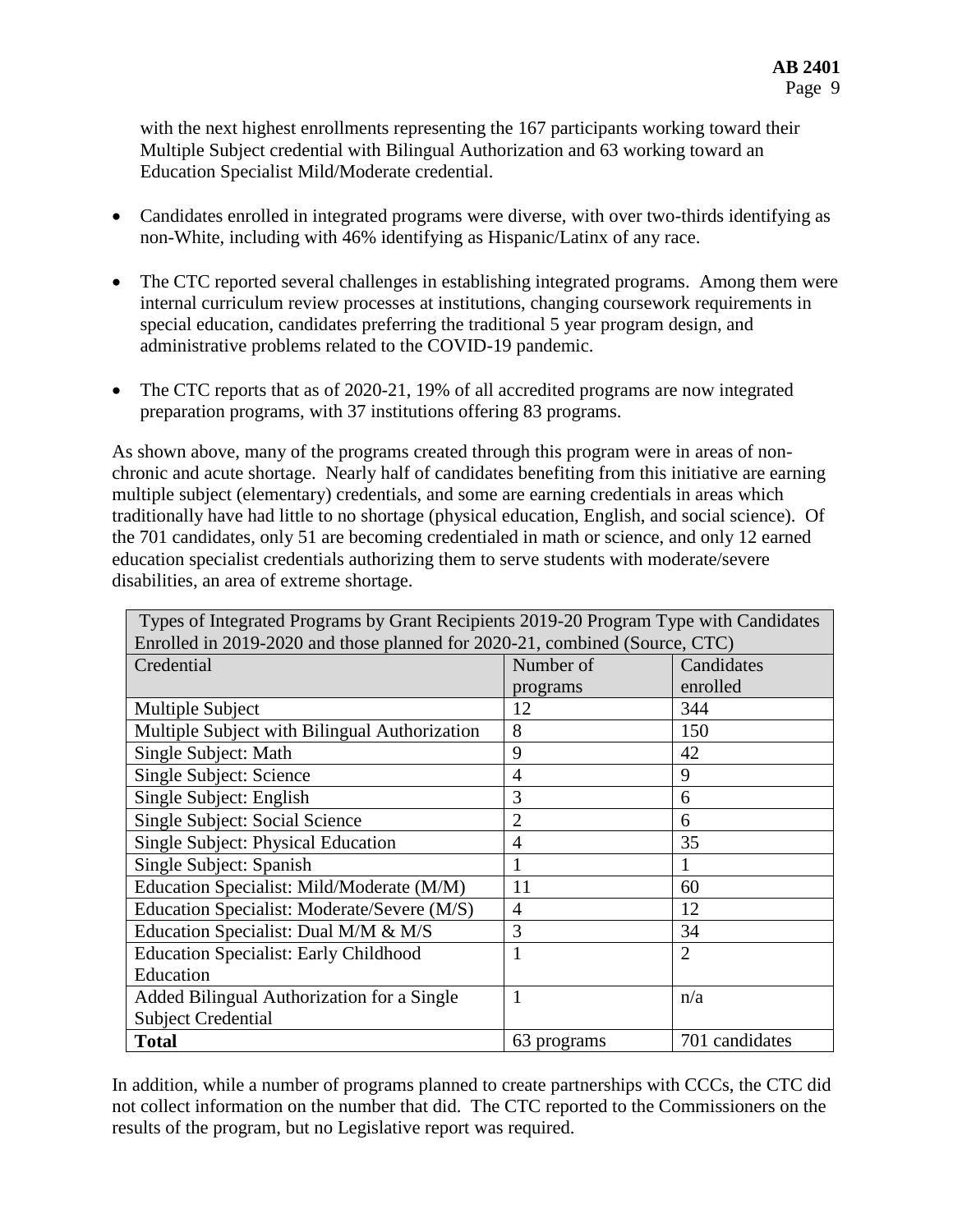*Governor's Budget proposes an additional \$10 million for this program.* The Governor's Budget proposal for the 2022-23 fiscal year proposes an additional \$10 million for the IUTPP.

#### *Recommended Committee amendments. Staff recommends that the bill be amended* as follows:

- 1) Require that IHEs applying for this program provide assurances of the following, in addition to those currently required under current law:
	- a) Commitment to implement a planned integrated program;
	- b) A plan for recruitment and retention of candidates for educator shortage areas in teacher preparation programs, including integrated preparation programs; and
	- c) Demonstrated commitment to expand enrollment in, and access to, teacher preparation programs, including enrollment in integrated preparation programs (replace language on expanding, strengthening, improving access to).
- 2) Replace proposed amendments to the priority shortage areas with a requirement that any applicant provide plans for integrated teacher preparation programs in the areas of special education, STEM, bilingual, and credentials and coursework authorizing teaching of transitional kindergarten.
- 3) Remove priority for LEA efforts to recruit teachers, as specified.
- 4) Require that the CTC conduct outreach to institutions to encourage applications to develop programs in the above shortage areas, and to support institutions which need assistance in developing programs that meet the CTC's criteria.
- 5) Authorize IHEs which previously received grants to apply for a new grant, provided that they propose expansion of integrated programs capacity, new integrated programs in other credentialing fields or community college partnerships and that they report on the implementation timeline and status of the program established with the IUTPP funding.
- 6) Replace candidate support as an allowable use of the funds with a requirement that applicant IHEs describe how they will coordinate with existing sources of candidate support, such as the Golden State Teacher Scholarship and other forms of financial aid.
- 7) Require that the CTC annually report on this program to the appropriate fiscal and policy committees of the Legislature until funds are fully expended. Require that in addition to the data required to be collected under current law, the report include data on community college programs and on IHE progress relative to the assurances described above.

*Related legislation.* SB 828 (Committee on Budget and Fiscal Review), Chapter 29, Statutes of 2016, required the CTC to develop and implement a grant program for institutions of higher education to create or expand a four-year integrated teaching credential program, including student teaching.

AB 1756 (Bonilla) of the 2015-2016 Session would have established a grant program at the CTC to provide funding to postsecondary institutions to establish or expand integrated credentialing